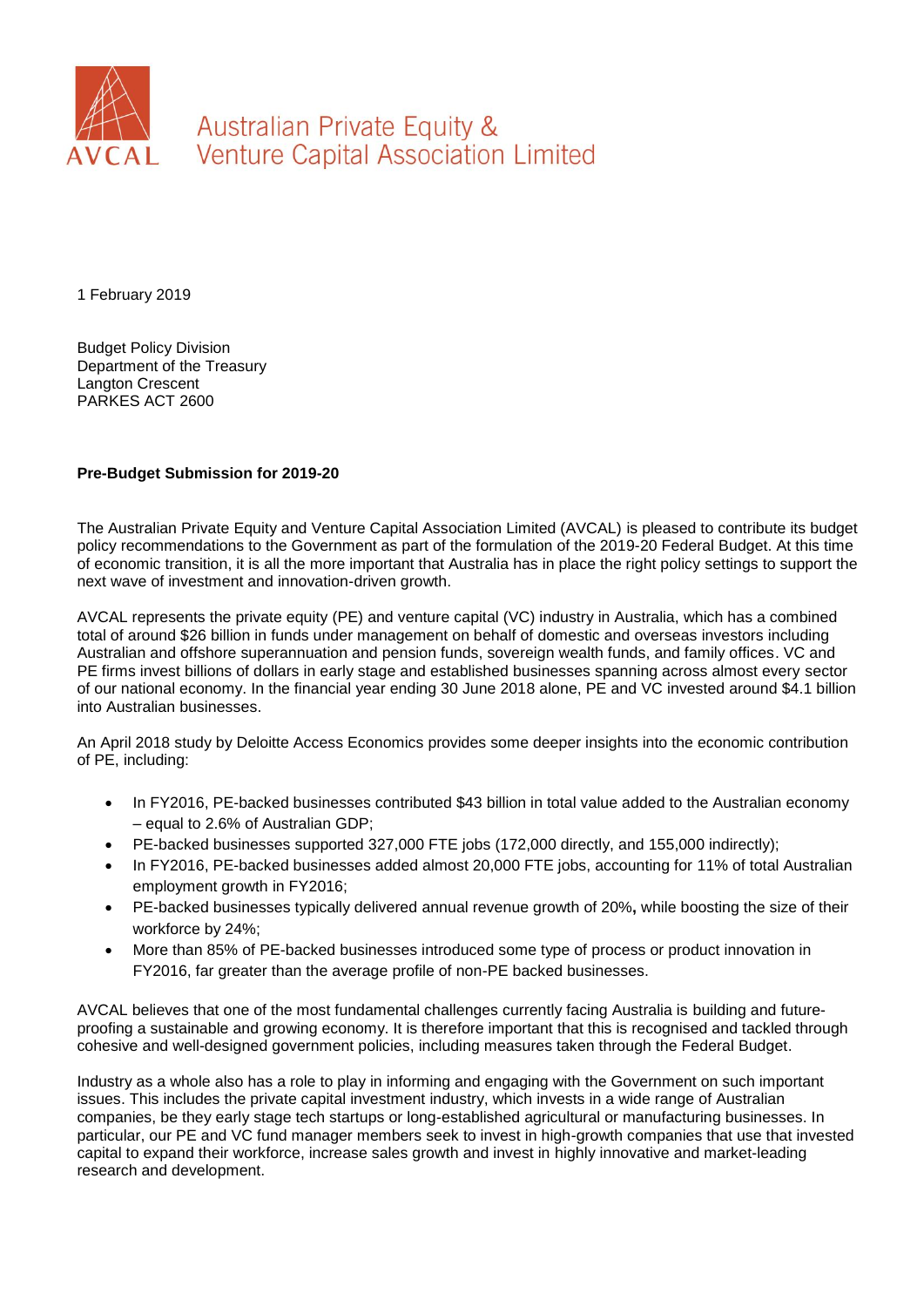Policy recommendations aimed at enabling these scale-up businesses to succeed and become internationally competitive are the primary subject of this submission. These should be complemented by a new set of innovation-focused policy initiatives that can have a significant impact on Australia's broader economic transition, including creating the next crop of global businesses out of Australia and driving a new wave of highly skilled, well-paid jobs. This would follow on from a number of successful initiatives introduced by the Federal Government as part of the National Innovation and Science Agenda (NISA) such as new tax incentives for early stage investors; important reforms to the venture capital investment framework; and the creation of a Biomedical Translation Fund aimed at commercialising promising health and medical research.

The policy recommendations outlined below are focused on a number of areas including: the introduction of a new limited partnership collective investment framework and reforms to rules around existing investment vehicles; Government co-investment programs aimed at boosting investment into high growth Australian businesses; and the research and development tax incentive. Ensuring that Australia has an internationally competitive policy environment is crucial if we are to continue to enjoy an enviable record of economic growth and capitalise on the technological changes we are seeing globally.

If you would like to discuss any aspect of this submission further, please do not hesitate to contact either me or Kosta Sinelnikov, AVCAL's Head of Policy & Research, on 02 8243 7000.

Yours sincerely

**Yasser El-Ansary** Chief Executive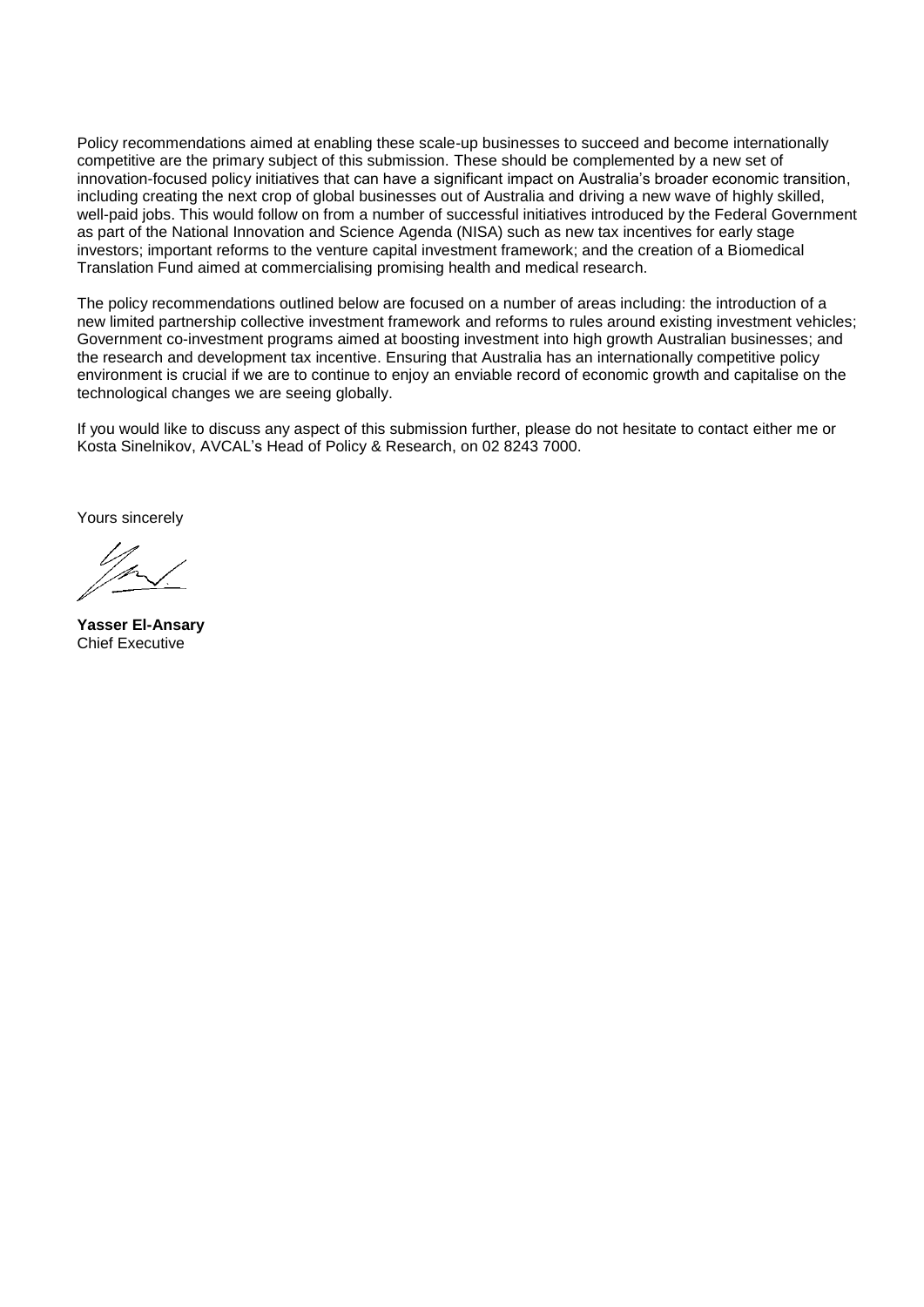# AVCAL Pre-Budget Submission 2019-20

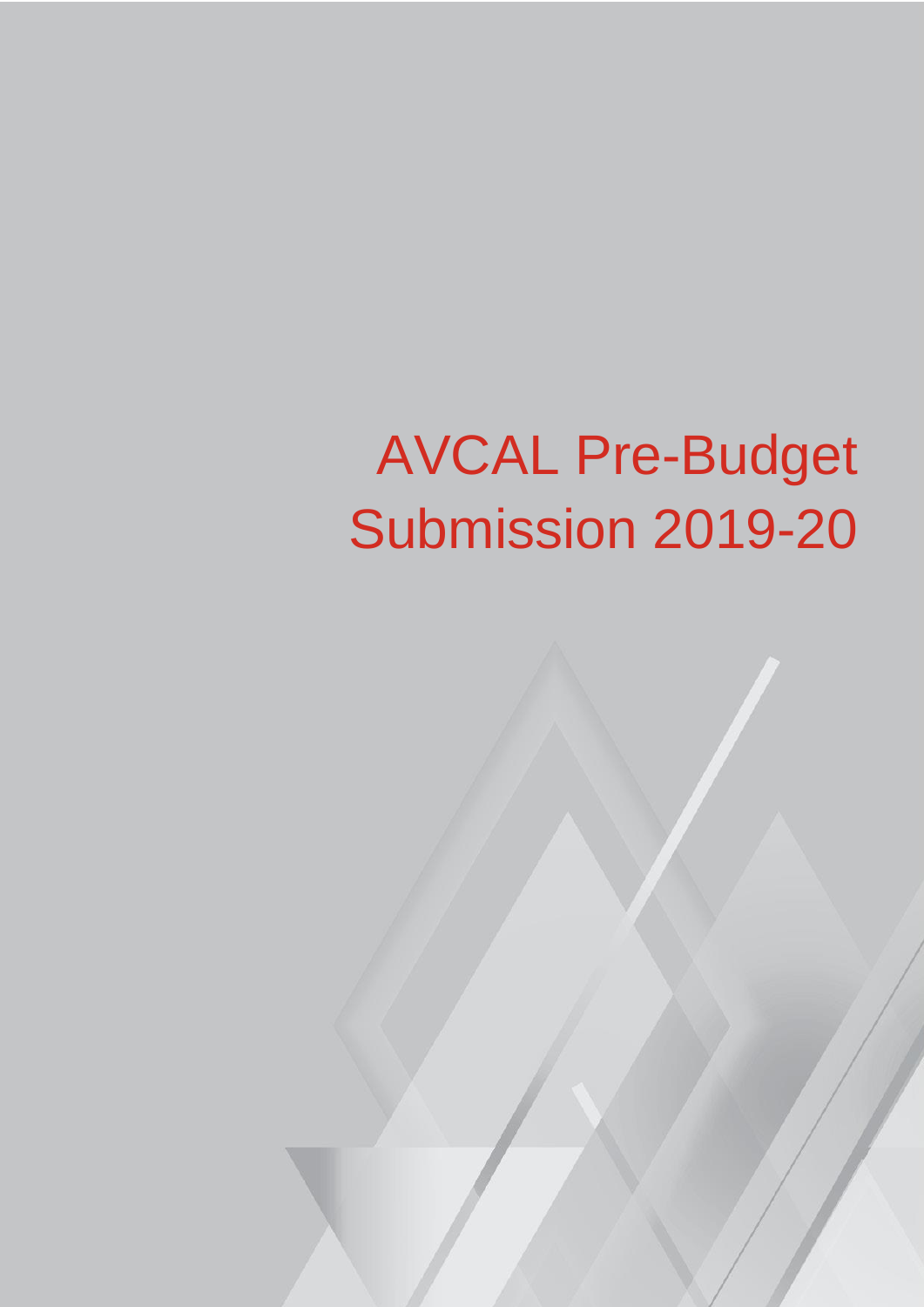# **EXECUTIVE SUMMARY**

Despite our high standard of living, Australia still has much work to do to transition our economy into a more knowledge-based high value-add market. The latest available rankings of economic complexity, developed by Harvard University's Center for International Development, ranked Australia 86th globally – the lowest ranked of all developed economies and lower than many developing countries. Since 1996, when Australia was ranked 57th globally for economic complexity, we have dropped 29 places, which shows that we need to do much more if we want to build and future-proof a sustainable and growing economy that can attract talent and capital from international markets.

Policy recommendations aimed at enabling 'scale-up' businesses to succeed and become internationally competitive are the primary subject of this submission. These recommendations should be complemented by a new set of innovation-focused policy initiatives that can have a significant impact on Australia's broader economic transition, including creating the next crop of global businesses out of Australia and driving a new wave of highly skilled, well-paid jobs. This would follow on from a number of successful initiatives introduced by the Federal Government as part of the National Innovation and Science Agenda (NISA) in December 2015, such as new tax incentives for early stage investors; important reforms to the venture capital investment framework; and the creation of a Biomedical Translation Fund aimed at commercialising promising health and medical research.

The NISA was an important and welcome step change to the Government's approach to the innovation ecosystem. A new set of innovation policy measures would build on that approach and help to support the strong pipeline of capital available for investment into innovative Australian businesses, where more than \$4 billion of VC fundraising has been recorded since the start of 2016.

Beyond early stage companies, it is critical that scaling-up Australian businesses receive the capital they need to expand, hire more employees and compete globally. It is these 'scale-ups' that can be the catalyst for the next wave of national economic growth. In order to achieve this goal, important tax reforms will be necessary. In particular, the introduction of a world best practice limited partnership collective investment vehicle would assist the flow of capital from PE and VC into these businesses. This would enable significantly higher levels of private investment into Australian businesses, leading to the flow-on effects of increased employment opportunities, revenue growth and economic output. As research has shown, private capital investment can be a significant driver of employment growth.

This submission sets out our recommendations on the priority measures we believe should be undertaken in the 2019-20 Budget so as to address key roadblocks constraining private capital investment into Australian businesses. These recommendations are summarised below:

- 1. **New limited partnership vehicle** that any new structure should draw on international best practice, including by not importing an MIT-style 'control test' (see part 1 below);
- 2. **Reforms to Early Stage Venture Capital Limited Partnerships and Venture Capital Limited Partnerships** – that a further package of reforms be introduced (see part 2 below);
- 3. **Government equity co-investment** introduction of new programs to attract greater public-private investment into high growth Australian companies (see part 3 below);
- 4. **Research & development tax incentive** that the Government be flexible in its approach to changes to the R&D Tax Incentive depending on the outcome of the parliamentary approval process for the relevant legislation (see part 4 below);
- 5. **Portfolio holdings disclosure** that the Government promptly legislate the proposed reforms, and that any new regime apply no sooner than 31 December 2019 (see part 5 below);
- 6. **Thin capitalisation rules** that the Government provide certainty to the sector regarding the current rules, and that any future changes operate prospectively and with due regard to the potential impact on investment (see part 6 below);
- 7. **Education funding and visa pathways for skilled migration** that the Government address the current talent gap that exists for many high-growth companies by investing both in education and opening up pathways for skilled migrants (see part 7 below).

Further detail on these recommendations are outlined below.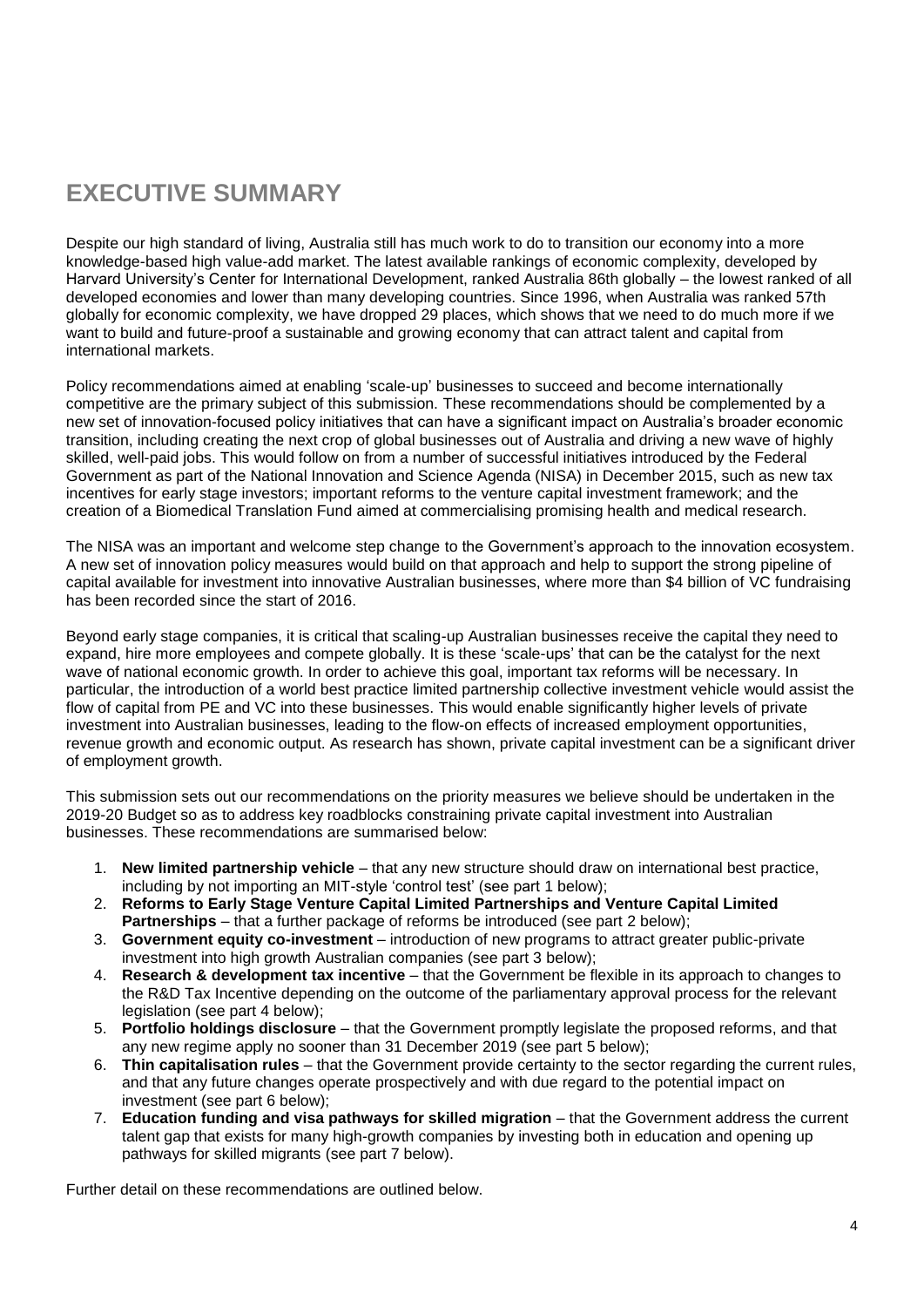#### *1 New limited partnership collective investment vehicle*

AVCAL welcomed the Treasurer's commitment in the May 2016 budget to introduce a new limited partnership (LP) collective investment vehicle on or after 1 July 2018. Currently, Australia's existing suite of collective investment vehicles (CIVs) is out of step with international practice, necessitating complex structures and constraining foreign investment. Having a simple, internationally competitive CIV regime is critical to Australia's ambition to be a regional financial services hub which will, in turn, drive significant local employment opportunities.

In particular, Australia's use of trusts (e.g. managed investment trusts (MITs)) is uncommon internationally and deters foreign investors. Noting that over the last five years, around 64% of commitments to Australian PE came from offshore investors, it is critical that Australia's CIVs are well-understood overseas.

Accordingly, it is important that a flow-through, internationally best practice LP – the globally accepted PE and VC vehicle of choice – be introduced as soon as possible, keeping in mind that the original introduction date of 1 July 2018 has not been met. Supporting the broader policy objectives of the NISA, such a vehicle could transform the flow of capital into high growth Australian businesses, helping to facilitate Australia's transition to a knowledgedriven economy.

It is worth emphasising that if certain features of Australia's MIT regime are imported into a new LP structure, especially the 'control' test, then the new vehicle's utility will be compromised, severely limiting its ability to act as a catalyst for greater investment into promising businesses. Drawing on international best practice, including from Australia's fund management competitors, AVCAL's recommended LP design features are attached to this submission as **Appendix A**. As Treasury will note in the document, a 'control test' or similar investment restriction is not a feature of comparable overseas LP vehicles.

Further, adopting the LP design features proposed in Appendix A would be consistent with the recommendation of the Johnson Report ("Australia as a Financial Centre") as it would ensure that foreign investors in Australianmanaged PE funds are, for tax purposes, treated the same as if the investments were made directly by the nonresident without the use of any Australian intermediary.

#### **AVCAL Recommendation 1: That the Government re-commit to the introduction of a limited partnership vehicle from 1 July 2019 and commence work on it as a matter of priority.**

**AVCAL Recommendation 2: That the design of any new limited partnership vehicle should draw on international best practice, including by avoiding an unnecessary 'control test'.** 

## *2 Reforms to venture capital limited partnerships*

The changes to early stage venture capital limited partnerships (ESVCLPs) and venture capital limited partnerships (VCLPs) which were made effective 1 July 2016 were strongly supported by the PE and VC industry. However, given the speed with which they were introduced, there remain a number of areas where amendments and/or clarifications regarding these investment vehicles are necessary.

One important issue is the need to ensure that no regulatory handbrakes are placed on the early stage investment pipeline. This has become particularly crucial because of a set of investment plan guidelines that have been formulated by Innovation & Science Australia and released by AusIndustry in the second half of 2018. These guidelines set out criteria that a VC fund manager would need to abide by in order for their ESVCLP fund to be approved.

The guidelines state that ESVCLPs should be investing into companies that meet a very narrow definition of being 'early stage':

*As a general rule, a business will be viewed as 'early stage' if:*

- *it was incorporated seven or fewer years ago*
- *its average revenue over the past two years is less than \$3 million.*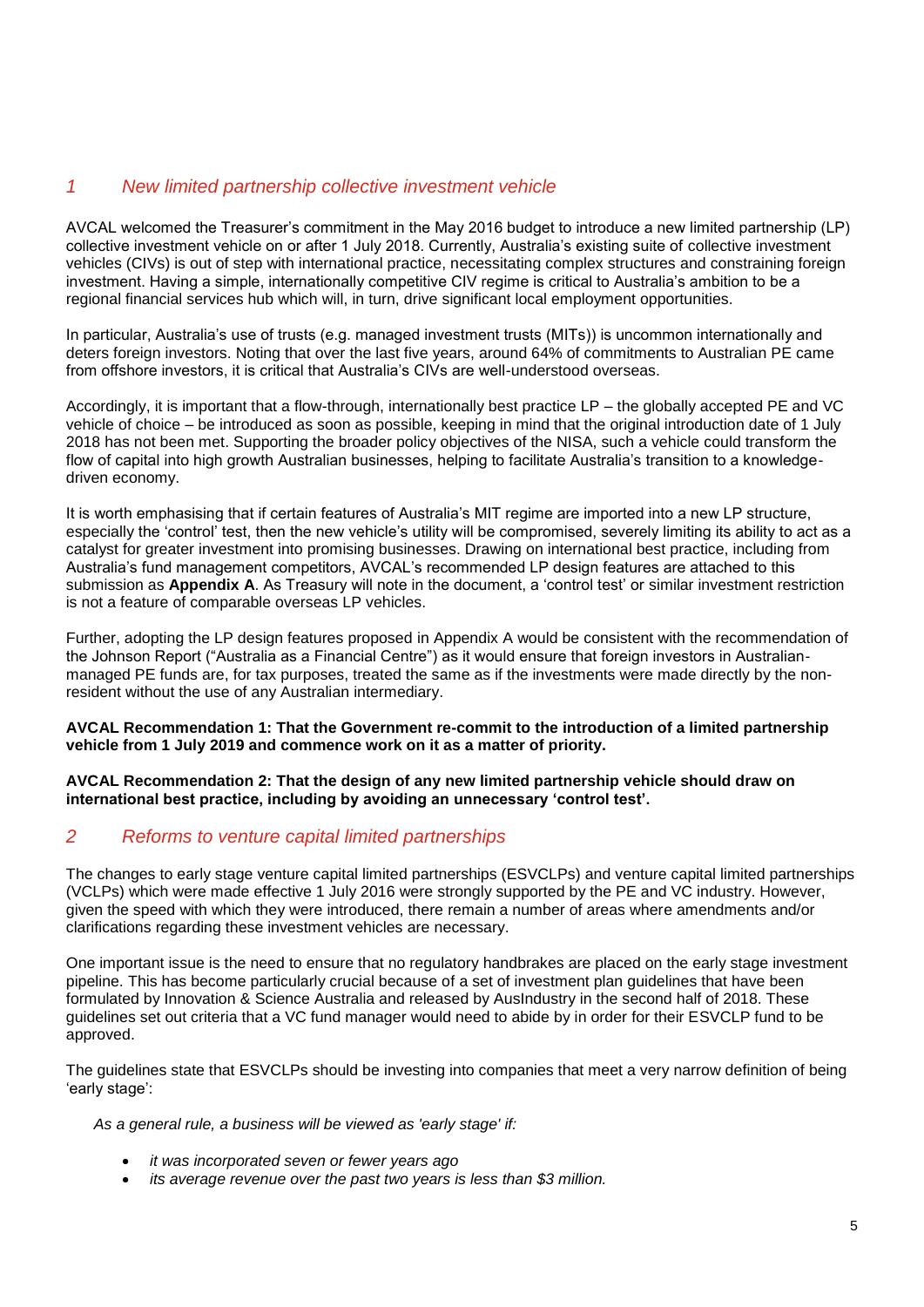While AVCAL understands that the criteria are not intended to be definitive rules which would prevent companies that do not meet the conditions from being deemed 'early stage', we nonetheless believe that they are overly restrictive and not in line with our understanding of the policy intent of the ESVCLP regime. A strict application of the criteria would lead to inappropriate outcomes whereby companies aren't able to receive funding even though by any commonly held industry definition they would be considered early stage companies. It may also impact negatively on prior investments made through any ESVCLP fund structure.

This is a particularly poignant example of where unnecessary regulations are hampering the ability of professional fund managers to make investments into a critical part of the economy. They are also creating uncertainty where none had existed before, as the venture capital industry had taken the NISA package as a strong signal that the Government was seeking more capital to flow into innovative businesses at all stages of growth.

In addition there are a set of complementary reforms, outlined below, which would further enhance the regime and deliver on the policy objective of increasing funding of promising, early stage Australian companies. Some key suggested areas for reform that cover the ESVCLP and/or VCLP programs include:

- 1. Amending the tax treatment of ESVCLP gains above the \$250m threshold currently, there is legislation before the Senate that imposes a cap on the extent to which tax concessions are available to ESVCLPs disposing of investments made once an investee company's value exceeds the \$250 million threshold (*Treasury Laws Amendment (2018 Measures No. 2) Bill 2018*). AVCAL recommends that the Government amend the legislation such that after reaching the \$250m threshold, domestic investors in ESVCLPs derive gains on capital gains tax account (consistent with the approach taken for early stage innovation company investments), while foreign investors are deemed to be tax-exempt, which is consistent with the general CGT exemption for non-residents and the approach taken by the VCLP regime;
- 2. Calculation of the 20% concession for offshore investments the current wording of the legislation (section 118.425 (12A), *Income Tax Assessment Act 1997*) suggests that before making an offshore investment, the manager must determine whether, *at that point in time*, other offshore investments (including earlier investments in the same company) in the portfolio are worth more than 20% of the ESVCLP/VCLP's committed capital – i.e. the fund manager must re-value all the investments in the portfolio before making further investments. If the first foreign portfolio company has performed well, leading to a high valuation, future investments will not be able to be made in other foreign companies or even 'follow-on' investments in the first foreign portfolio company. In our view, a simpler, more manageable approach would be to clarify that the 20% offshore investment rule should apply at all times to the *originally* invested capital amount rather than the evolving, changeable value of the fund over the course of its life-time.
- 3. Equal tax treatment of all domestic investors in VCLPs currently, domestic super funds and most foreign investors clearly attract deemed capital account treatment for gains or profits made by a VCLP on the disposal of eligible investments. This should be clarified via legislation to always extend to all other investors in VCLPs also (primarily domestic investors including high net wealth individuals, corporates, family offices and endowment funds) so as to reduce the complexity of investment structures, attract new investors into the sector, and provide certainty to the market. Following strong stakeholder consensus, we note that the 2011 Board of Taxation review recommended the Government amend the law to allow deemed capital account treatment for eligible domestic investors on gains or profits made by a VCLP on disposal of eligible investments.
- 4. Allowing corporates to access the ESVCLP program currently, no investor may contribute more than 30% of the partnership's committed capital unless Innovation & Science Australia's Innovation Investment Committee approves otherwise. However, there is an exemption from this requirement for banks, life insurance companies and widely-held complying superannuation funds. We understand that there are a number of large, listed Australian corporates, from a diverse range of sectors, which are currently considering creating their own corporate venture capital (CVC) arms as a means of driving innovation and gaining strategic insights from the early stage sector. However, the vehicle of choice for Australian venture investing – the ESVCLP – is not available to them, and we understand that the Committee has been unwilling to grant a waiver from the 30% requirement. Accordingly, we recommend the Government review this restriction so as to encourage corporate Australia to play a greater role in early stage investing. Globally, CVC is an important part of the overall venture ecosystem, participating in 20% of all venture deals completed in H1 2017, according to the CB Insights Global CVC report.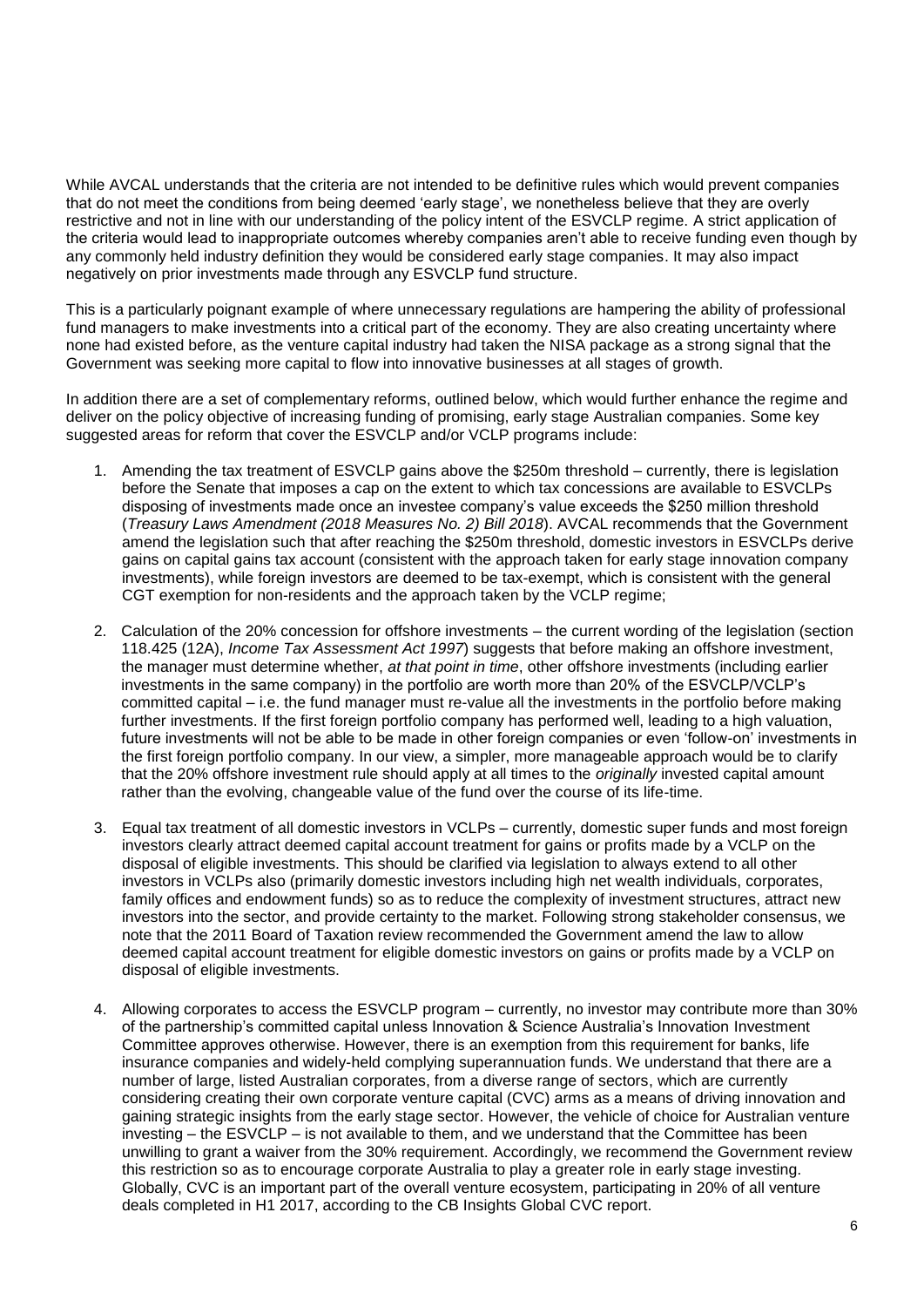5. Expediting the Foreign Investment Review Board (FIRB) business exemption certificate approval process for ESVCLPs and VCLPs – currently, domestic funds that have raised capital from certain offshore investors (e.g. public pension funds or sovereign wealth funds) are able to undergo a pre-approval process to be exempt from the standard FIRB approval process when investments are made out of that fund. This pre-approval process can still be lengthy and impede the deployment of capital into Australian companies. AVCAL recommends that funds raised through an ESVCLP or VCLP structure that would currently fall within the scope of these FIRB processes should be exempt. These fund structures are already overseen and administered by other government bodies such as AusIndustry and the Australian Taxation Office from the initial fundraising stage right through to when the funds are divested. They also go through a rigorous application process with Innovation & Science Australia in order to be registered. We believe that this oversight framework is sufficient to maintaining a high level of integrity and compliance with all relevant legal and tax rules. Excluding these funds from FIRB processes would help to reduce red tape for the fund managers that are investing into and supporting Australia's high growth companies, and allow for more capital to flow into the early stage and high growth sectors of the economy.

**AVCAL Recommendation 3: that the Government address unnecessary regulations that are hampering and creating uncertainty for greater levels of investment into early stage and venture capital-backed businesses.**

**AVCAL Recommendation 4: As part of the Federal Budget, if not earlier, that the Government introduce a package of ESVCLP and VCLP reforms with a view to enhancing the overall efficacy of the venture capital regulatory regime.**

#### *3 Government equity co-investment programs*

AVCAL's research report, *The Venture Capital Effect*, published in June 2017, outlined the potential for VC to transform the Australian economy, drawing on international experience. In particular, the United States stands as an example of a country where VC has had a profound economic impact. October 2015 research from Stanford University and the University of British Columbia showed that, in the US, since 1974, 42% of new public companies had received VC backing. Those companies employed over 3 million people and accounted for 63% of the public market capitalisation of new public companies over that period (approx. US\$4.4 trillion), as well as 38% of total employees. Significantly, VC-backed firms made up 85% of the total R&D expenditure of post-1974 public companies.

As at 30 June 2018, the five largest public companies by market capitalisation were all VC-backed: Apple, Google, Microsoft, Amazon and Facebook. This statistic alone should serve as a reminder of the importance of this sector to the entire economy.

As highlighted most recently in the Australian Innovation System report 2017, published by the Department of Industry, Innovation and Science, there remains much room to grow the local VC sector, and to boost investment into high growth companies. Based on OECD data, Australian VC investment as a proportion of GDP continues to rank significantly below other OECD countries at 0.013% of GDP, compared to an OECD average of 0.054%.

Although the Australian VC sector has enjoyed a resurgence over recent years, with more than \$4 billion of VC fundraising being recorded since the start of 2016, there remains much ground to make up.

Accordingly, AVCAL recommends that renewed consideration be given to government equity co-investment programs, modelled on the \$500m Biomedical Translation Fund (BTF). The BTF is a prime example of federal government funding operating to attract private capital into a sector of the economy which otherwise would not attract adequate investment. Already, the money that was raised is beginning to be deployed into ground-breaking life sciences companies such as Saluda Medical, Certa Therapeutics, Aravax, and ProTA Therapeutics. Importantly, the government is not trying to pick winners at the individual company level but rather back proven funds that can raise matching capital from the private sector.

Globally, there is a renewed commitment by many governments to become innovation leaders, in recognition of the profound technological change sweeping the world, and the challenges and opportunities which that offers.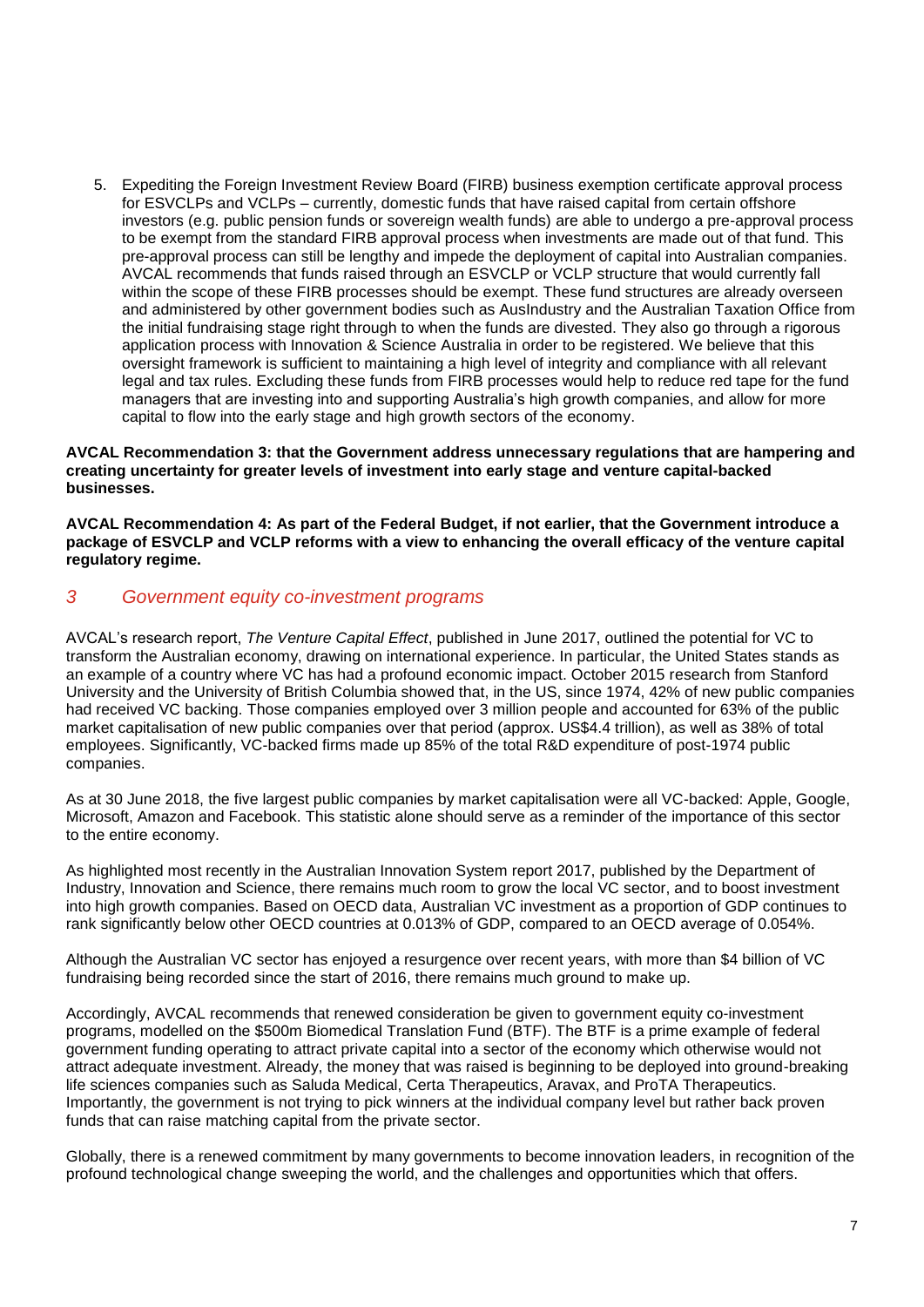For example, in November 2017 HM Treasury published its final report into financing growth in innovative firms. The review had been commissioned by the UK government in order to understand why some of Britain's highest potential startups can struggle to scale-up because of a lack of finance. Many of the issues discussed in the UK review are similar to those faced by Australian companies, including the need to boost institutional investment into PE and VC, and some of the constraints that can hold back such investment.

Despite having a VC sector that is almost twice the relative size of Australia's, the UK has recognised the importance of further developing an innovation-driven economy and has committed substantial additional funding to achieve it – developing an action plan that will unlock £20 billion of patient capital investment into innovative firms over ten years, on the back of the above report's findings. Since its Autumn (November) 2017 Budget, the UK government has launched a number of initiatives in order to deliver its 10-year action plan to unlock over £20 billion to finance growth in high-growth innovative firms, including:

- launching British Patient Capital, which has been given resources of £2.5 billion to invest in innovative firms, in June 2018;
- extending the Enterprise Investment Schemes and Venture Capital Trusts to support innovative knowledge-intensive companies;
- launching the Managed Funds program, a fund of funds seeded with £500 million by the British Business Bank, in May 2018;
- investing in first-time and emerging fund managers through the British Business Bank's Enterprise Capital Funds;
- backing overseas investment in UK venture capital through the Department of International Trade, securing £240 million of investment this financial year; and
- launching the National Security Strategic Investment Fund in September 2018 with up to £85 million to invest in advanced technologies that contribute to national security.

Clearly, an important part of the UK innovation policy mix is significant investment into equity co-investment programs. Accordingly, the Government should look to formulate a package of measures which, though they may involve some budgetary cost in the short-term, must be viewed as an important long-term investment in Australia's future.

With the recent establishment of the BTF, as well as examples of government-backed funds from overseas, the Government now has a blueprint for launching similar schemes (and extending existing programs) which couple government funding and private capital and direct it towards specific areas of need.

**Appendix B** to this submission is an AVCAL briefing note which provides a skeleton outline of how a "National Innovation Fund" might operate (in response to the August 2016 announcement by the former Minister for Industry, Innovation and Science, The Hon Greg Hunt MP, that such a fund would be explored with industry).

There is also currently a lack of capability and investment capacity to support new ventures and innovative businesses located in regional and rural areas of Australia, despite the fact that regional Australia contributes one third of our national output and is home to 8.8 million people. Away from large population centres such as Sydney and Melbourne, there is a huge potential for a mix of public and private funding to build businesses and generate job opportunities in rural and regional areas. Stimulating economic growth in these areas of Australia could provide a catalyst for much-needed revitalisation of many regional communities.

To this end, AVCAL believes that the Government should explore the establishment of a Regional Innovation Fund. This fund would be a vehicle to stimulate and support the establishment and growth of startups, new businesses and industry sectors – such as agritech – in regional and rural areas of Australia. Similar to the BTF, professional fund managers would be eligible to manage the fund and invest it in the most promising companies and technologies. These areas should be given the same opportunities and resources to benefit and be a part of technology-driven changes within the economic landscape.

This fund could be modelled on, and sit alongside, similar initiatives launched by state governments or by Regional Development Australia. Such initiatives include:

Regional Growth Fund, which allocates \$272.2 million in funding to a range of transformational regional infrastructure projects;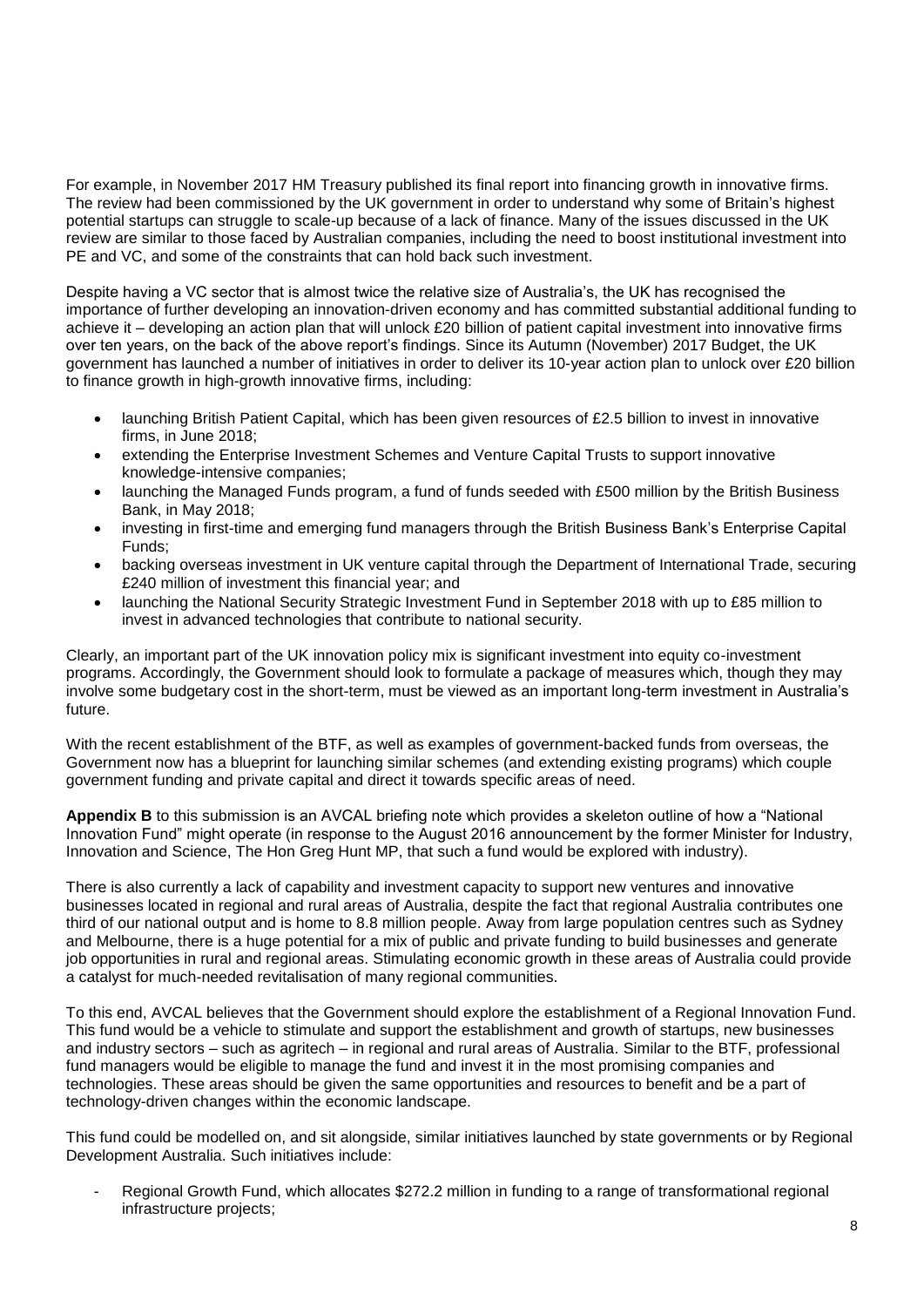- Regional Jobs and Investment Packages, with \$222.3 million of funding to support the Government's commitment to stimulate economic growth in Australian regions;
- Regional Growth Fund in New South Wales, which is investing an additional \$1.6 billion in regional infrastructure to support growing regional centres, activate local economies and improve services; and
- The Regional Jobs and Infrastructure Fund, which is the Victorian Government's overarching regional development package.

The Government's recent announcement of an Australian Business Growth Fund, modelled on similar initiatives in the UK and Canada, is a welcome development. It demonstrates that relatively minor changes to certain regulations (in this case changes to the treatment of banks' equity holdings for regulatory capital purposes) can open up big opportunities for more private capital investment. The Australian Business Securitisation Fund is likewise a good way of encouraging higher levels of business lending into the SME market which otherwise would have been untapped.

AVCAL believes that such a pragmatic policy approach, coupled with strong industry consultation, could be effective in unlocking new sources of capital that invest into SMEs and high growth businesses more generally.

#### **AVCAL Recommendation 5: that the Government give renewed consideration to equity co-investment programs, as well as regulatory changes that unlock private sources of capital, in order to boost investment into high growth Australian companies.**

**AVCAL Recommendation 6: that the Government look specifically to establish a Regional Innovation Fund to support the establishment and growth of startups, new businesses and industry sectors – such as agritech – to catalyse economic growth in regional and rural areas of Australia.**

#### *4 Research and development tax incentive*

The R&D Tax Incentive is a critical element of the innovation and tax system which ensures that valuable R&D expenditure is carried out by Australian companies, and that those offshore companies that undertake R&D in Australia (such as clinical trials) continue to do so. In an era of mobile capital, and global competition, it is essential that Australia's policy settings continue to attract rather than deter R&D expenditure. Competitive policy settings are particularly important for Australia given our natural disadvantages include a small domestic market, and relative geographic isolation (e.g. compared with Singapore or the UK which are significant R&D hubs).

The R&D scheme must remain its bedrock given it is critical to the growth and functioning of many innovative Australian businesses. The scheme is well-understood, and recognised as Australia's most important innovation policy lever. At a time of economic transition, it is vital that policies such as the R&D scheme remain stable and continue to support long-term investment decision-making.

Following on from the Fraser-Ferris-Finkel review of the R&D Tax Incentive scheme, the Government announced changes to the program in the 2018-19 Federal Budget, including an annual cap on the refundable component of the scheme of \$4 million. Those changes are yet to be legislated, having gone for review to the Senate Economics Legislation Committee, which is due to report back by 11 February 2019.

It is still uncertain whether the legislation will be passed through the Parliament before the end of the Autumn sitting period. Given this uncertainty, we believe that the Government should be flexible in its approach to these changes depending on the outcome of the parliamentary approval process.

If the legislation that covers the R&D Tax Incentive changes isn't passed through the Parliament, then these changes should be deferred. At that stage, further thought should be given to whether any measures to amend or reduce the cost of the scheme should be progressed.

If the legislation is passed and given Royal Assent, then no further changes to the R&D tax scheme should be undertaken.

We believe that any legislative changes should also take effect from 1 July 2019, rather than the previously announced 1 July 2018 start date. This would allow for a practical transition period for those affected by the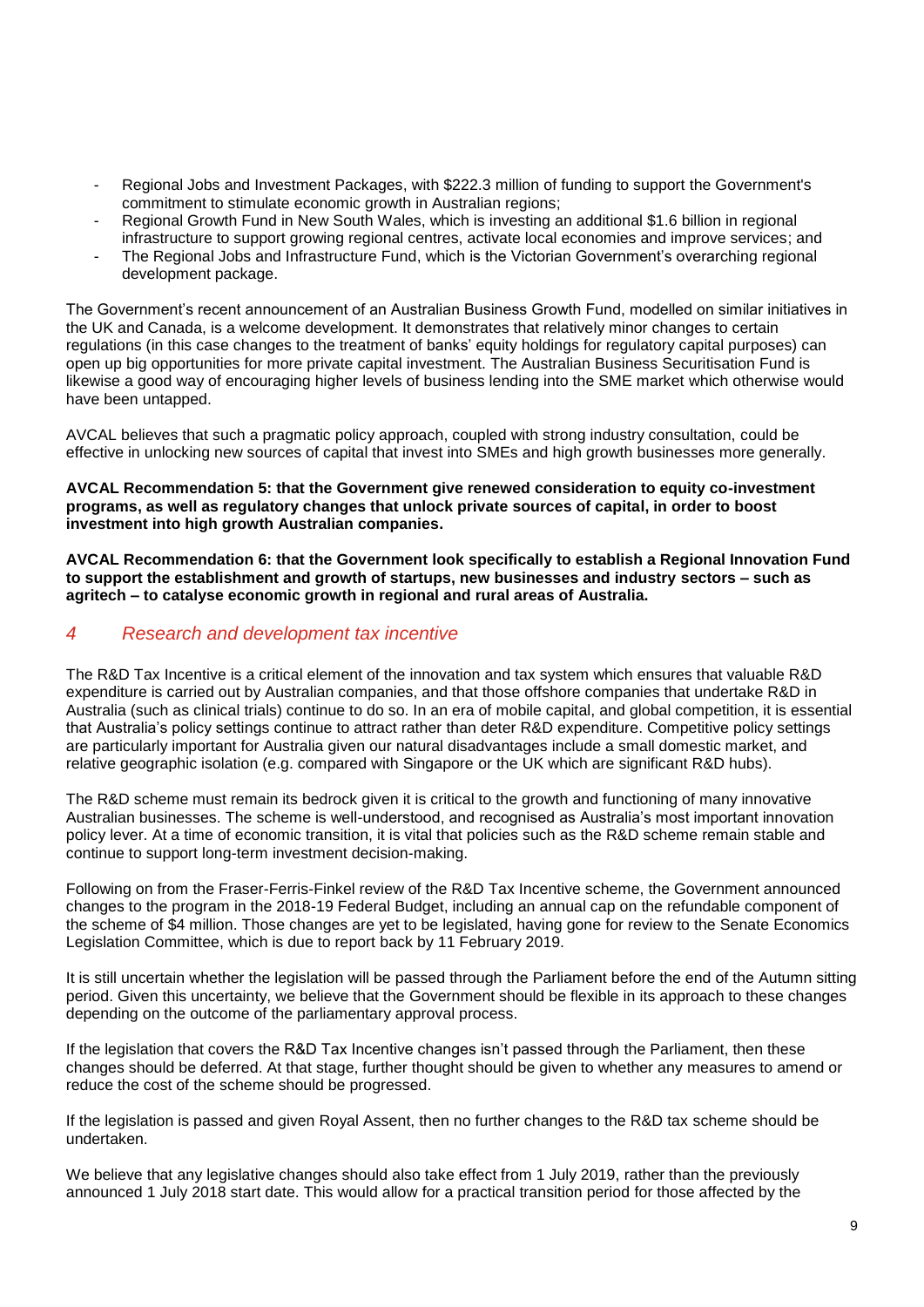changes. It would be highly detrimental to the local innovation ecosystem and Australia's standing as an ideal place for R&D trials if R&D work that otherwise would have gone ahead in Australia has been driven offshore as a result of the recent uncertainty around the future of the scheme.

Finally, it is our view that in the interests of certainty and the principle that policy should generally be prospective in nature, that companies that have already received notification from AusIndustry as to their eligibility for the R&D incentive for multi-year R&D programs would not be affected by the introduction of a refundable component cap (i.e. that they would be subject to "grandfathered" treatment). Failing that, any transitional arrangements should pay due consideration to the impact they would have on investments that have already been made by companies, in good faith, on the basis of then current policy settings.

**AVCAL Recommendation 7: that the Government be flexible in its approach to changes to the R&D Tax Incentive depending on the outcome of the parliamentary approval process for the relevant legislation.**

**AVCAL Recommendation 8: that the changes to R&D should take effect from 1 July 2019 if the legislation is passed, and that the Government commit to 'grandfathered' treatment of multi-year R&D programs previously notified to AusIndustry.** 

## *5 Portfolio holdings disclosure*

AVCAL notes that in September 2017 the Government introduced draft portfolio holdings disclosure legislation which largely replicated the bill put forward prior to the 2016 federal election (which itself lapsed as a result of the proroguing of the 44<sup>th</sup> Parliament). We understand that the draft legislation is currently before the Senate but there is a risk that the small number of parliamentary sitting days scheduled for the early part of 2019 would preclude the bill from being legislated prior to the next federal election.

Given the significance of these reforms to the superannuation and broader funds management sector, and in the interests of business certainty, AVCAL seeks confirmation that it is the Government's intention that the proposed reforms be legislated as soon as possible in 2019. As noted previously, AVCAL has welcomed the Government's commitment to introduce a regulatory framework that seeks to strike the appropriate balance between transparency and usability. Accordingly, we are pleased that a 5% exemption for commercially sensitive investments remains in the draft bill. This is particularly important for PE and VC investments as it limits the potential damage to the investment returns of super funds investing in the asset class due to commercially sensitive information being revealed.

We look forward to further consultation with Treasury and regulators on aspects of the proposed regime that will be dealt with in the regulations, especially how any materiality threshold might operate.

With respect to the commencement of the new regime, we note that the draft legislation states that its date of effect would be 31 December 2018. Given the passage of time, AVCAL recommends that any new portfolio holdings regime should have a deferred implementation date of no earlier than 31 December 2019, in order to allow adequate time for further consultation with the sector on detailed regulations and to allow a reasonable transition period.

Pressing ahead with an implementation date of any earlier than 31 December 2019 could cause significant compliance costs given the compressed timeframe in which funds would have to adjust to the new requirements. This would also come at the same time as the superannuation sector is grappling with the implementation of another complex piece of reform, *ASIC Regulatory Guide 97: Disclosing fees and costs in PDSs and periodic statements*, which itself is subject to an ASIC consultation process, and may change further.

**AVCAL Recommendation 9: That the Government legislate its new portfolio holdings disclosure regime as soon as possible, and that the implementation of any such regime take effect on or after 31 December 2019.**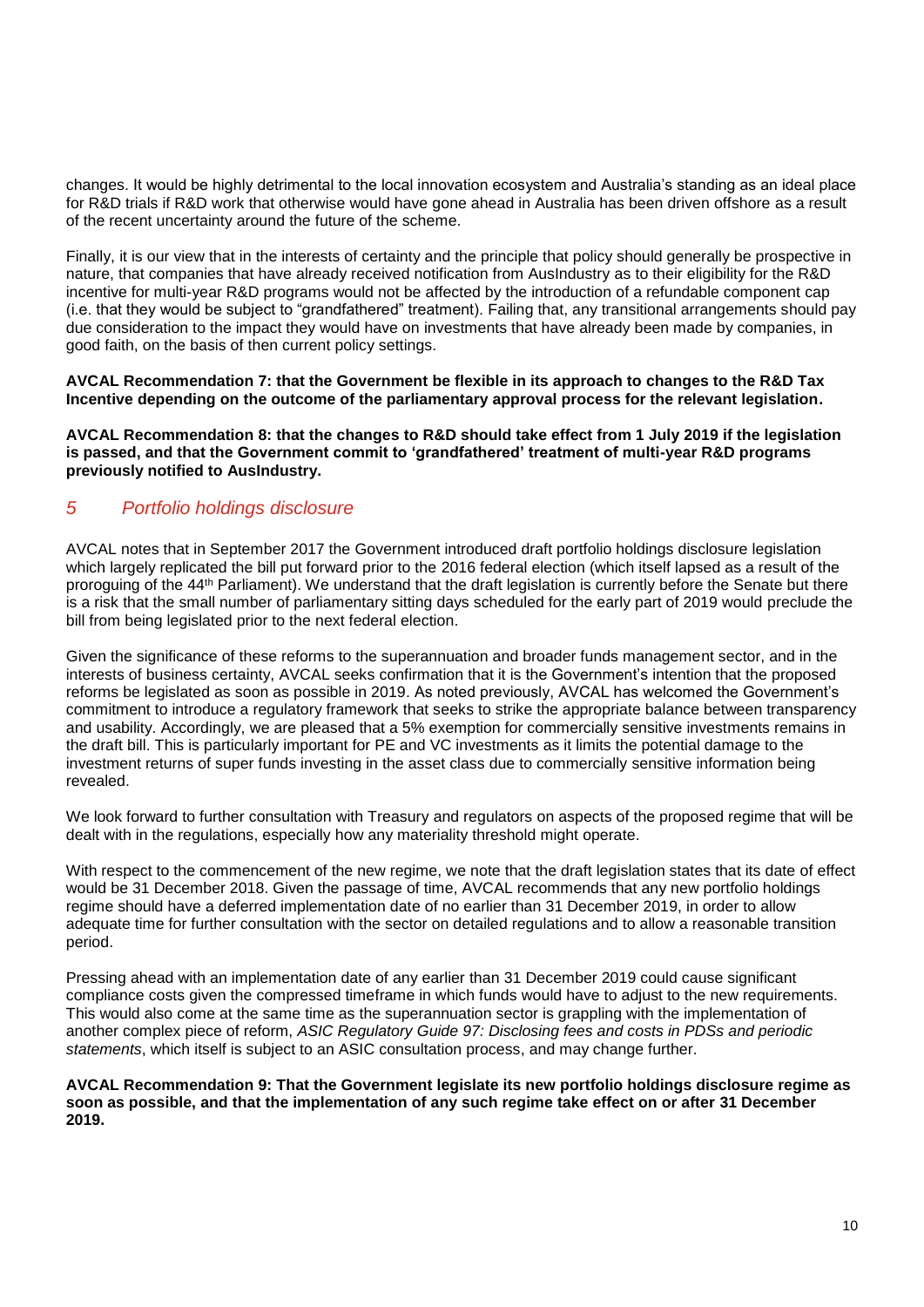## *6 Thin capitalisation rules*

The thin capitalisation regime aims to limit the capacity of multinational firms to move profits out of Australia by assigning an excessive amount of debt to their Australian operations. Australian subsidiaries can apply one of a number of thresholds under the rules, including the 'safe harbour' limit, the 'arm's length' debt limit and a worldwide gearing ratio limit. Different safe harbour limits apply to 'general entities', non-bank financial entities and banks.

Specifically, the Board of Taxation carefully considered a number of submissions as part of its review of the arm's length debt test, with its final report provided to the Government in December 2014 (publicly released in June 2015). To date, no Government response has been issued despite stakeholders and industry generally welcoming the recommended changes.

AVCAL had put forward the case to the Board of Taxation and Treasury to reduce the compliance cost and improve tax certainty associated with the existing arm's length debt test. Reforms in this area would go a long way to lifting Australia's relative competitive position against other jurisdictions in this key area of the tax system.

Accordingly, in the interests of business certainty, we encourage the Government to clarify its intention with respect to the recommendations made by the Board of Taxation as part of its review of the thin capitalisation arm's length debt test. AVCAL would support reforms aimed at reducing compliance costs and increasing certainty for business.

Further, AVCAL does not see a compelling case for further changes to be made to the thin capitalisation safe harbour limits. The changes implemented in recent years with regard to tightening the safe harbour rules effectively amounted to the introduction of retrospective tax laws, because they did not provide any transitional relief for existing debt arrangements that were the subject of multi-year agreements entered into between parties acting on a commercial basis.

The changes to the debt deduction rules resulted in taxpayers that had entered into binding agreements not being entitled to claim deductions for costs that, under the rules which were in place at the time of investment, they were able to. This change was contrary to a long-standing principle of tax policy making in Australia that appropriate transitional arrangements are implemented as part of the introduction of any tax changes that diminish the position of taxpayers. These changes directly impact the rate of return of existing Australian investments by PE funds and compromise Australia's international standing as a stable and predictable investment location.

**AVCAL Recommendation 10: following the Board of Taxation's 2014 review, that the Government clarify its intention with respect to current thin capitalisation rules, and that no further changes be made that would operate retrospectively or deter future investment.** 

# *7 Education funding and visa pathways for skilled migration*

Startups and scale-ups that are seeking to accelerate their growth can only do so by tapping into a deep pool of talent, both locally or globally. These businesses often find it challenging to recruit highly skilled employees that have the necessary experience and technical know-how to make the business a truly global success.

AVCAL would urge the Government to address the current talent gap that exists for many high-growth companies by investing both in education and opening up pathways for skilled migrants.

A world-class innovation ecosystem needs to be encompassed by a world-class education system. The nature of work itself is evolving, driven by technological transformation. A leading education system should encompass teaching skills that aren't traditionally taught in schools and universities, such as entrepreneurship, and provide the infrastructure to effectively deliver student outcomes starting from primary through to the tertiary phase of education. Current labour shortages in the early stage ecosystem could be addressed by funding institutions (e.g. universities, vocational colleges) that can develop and deliver courses for tertiary students aimed at fostering entrepreneurship and teaching digital STEM skills.

The teaching of STEM skills should also be embedded and encouraged from primary schooling through to tertiary education. This would help to equip school students with the skills necessary for them enter the workforce on the strongest footing.